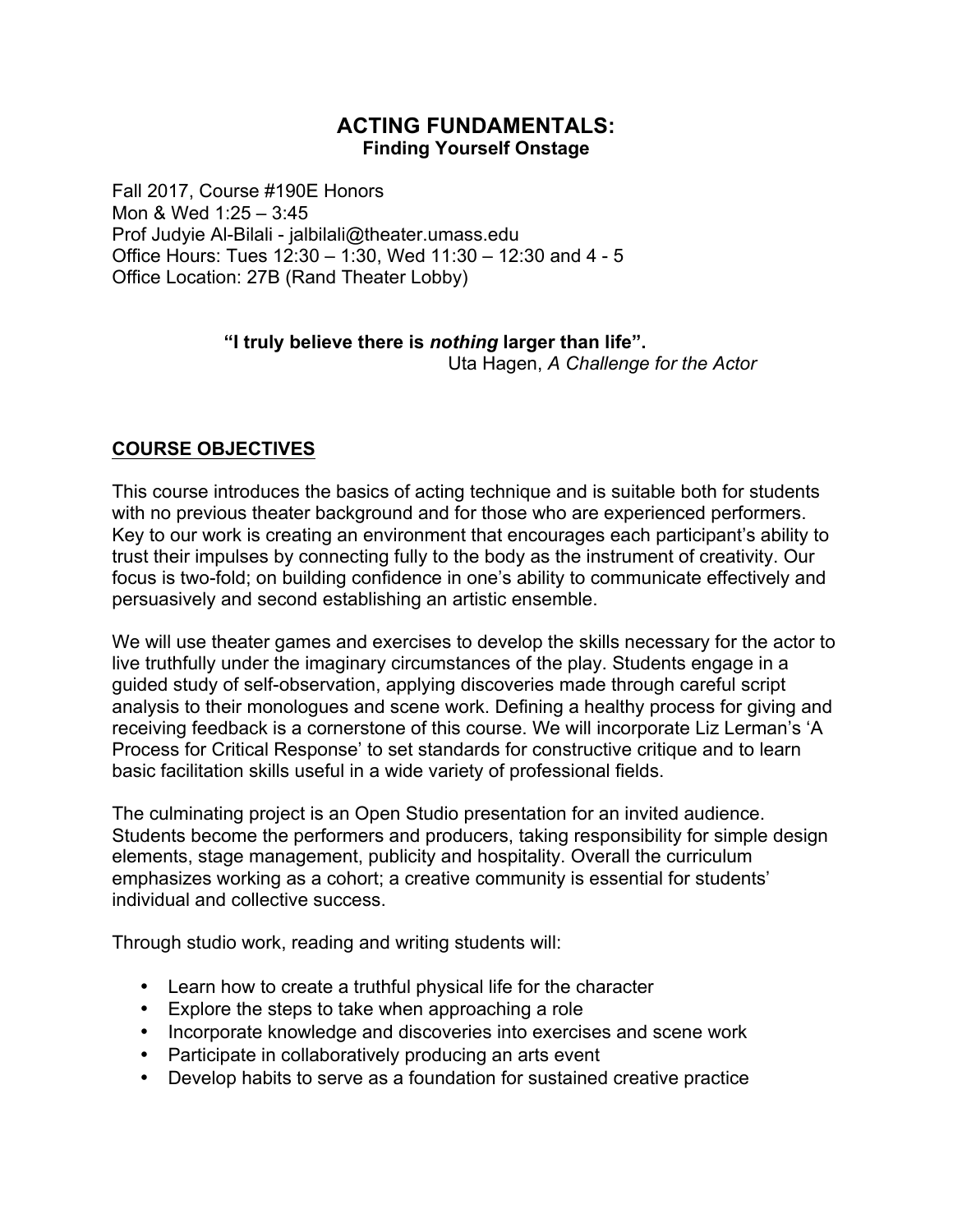## **Required Texts**

Hagen, Uta. A Respect for Acting Son, Diana. Stop Kiss Hagen, Uta. A Challenge for the Actor, 'What Does It Take?' (available on Moodle)

# **COURSE OVERVIEW**

Acting is a craft that demands both an artistic and a scientific approach. In the first part of the semester students will concentrate on a series of Object Exercises developed by master teacher Uta Hagen to equip the actor with tools for portraying a character. By applying the lessons and techniques learned students come to understand the steps necessary to create a role. In the second half of the semester students research theater literature to choose their own monologues (subject to approval by instructor) for presentation in class. Students are also cast in various scenes from the play *Stop Kiss* to be performed at the Open Studio. Detailed written character profiles for both scripts require actors to dissect the play for clues about their roles and to stimulate their imagination towards mounting an engaging performance. Students are required to attend two campus performances and write a response paper for one of the shows. Reading and writing assignments are due as outlined in the course schedule.

## **Studio Work**

## Requirements

As appropriate to training in the theatre attendance and punctuality are mandatory. This is a studio class and as a member of the ensemble you are expected to be on time, arrive prepared to work and to remain for the duration of the class. Promptness is essential in all theatre work. Late arrival to class will disrupt the warm-up and the focus of the ensemble. Repeated lateness will affect the final grade. For each unexcused absence your grade will be lowered one half letter grade. Absences are excused at the discretion of the instructor, advanced written notification is expected. Medical absences require a note, either from a private physician or from the UMass Health Center.

## **Expectations**

- *turn off pagers, cell phones and electronic devices for the entire class including breaks*
- dress for movement and comfort including appropriate footwear
- water only in the studio, bring food or beverages for our break
- respect all ensemble members' time, space and contributions to class
- actors must schedule outside rehearsals and book practice space as necessary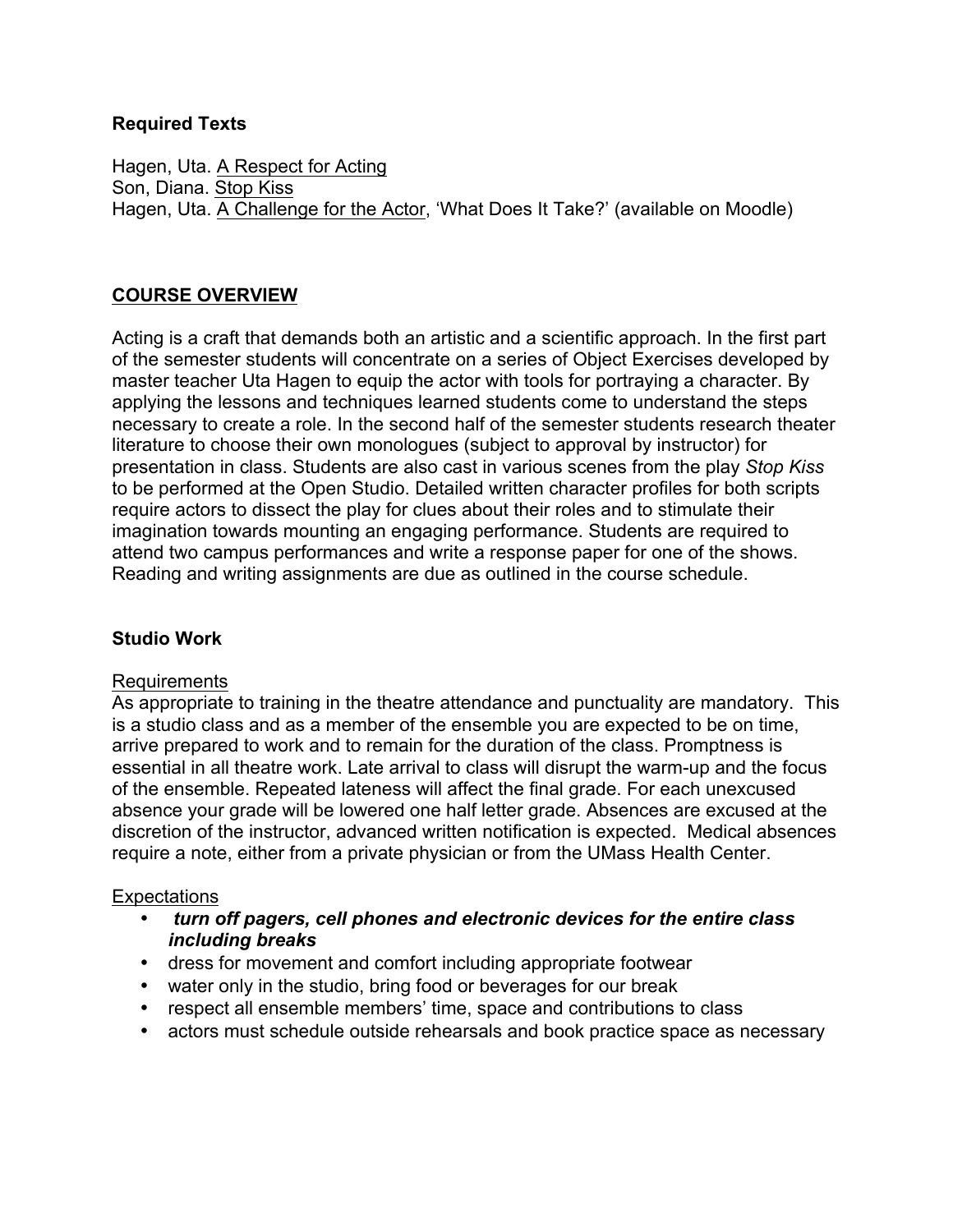## **Written Assignments**

All written assignments are double spaced in 12 point font, and are due at the beginning of the class. Assignments turned in late will be discounted one half grade for each class they are late and will not be accepted if they are late more than two class periods.

#### *What Does It Take?*:A Creative Bio

In the Prologue to *A Challenge for the Actor* Uta Hagen describes her background and the early life experiences that prepared her for a career as an actor. Please write your own bio citing specific cultural and creative influences or interests that are your foundation for an artistic life. The length of the assignment is 3-4 pages.

#### Maintaining a Journal/Character Analysis

Throughout the course and ideally as an on-going part of your creative process you will maintain a journal. It is a consistent record of your acting work, research for roles, responses and questions about acting exercises, opinions on the assigned readings, notes on performances attended, etc. The written assignments are character analyses for both your monologue and scene characters. Specific questions regarding your characters will be provided; the length is 3-4 pages.

#### Performance Response Paper

During the semester students are required to attend one UMass Theater Dept. show and another theater production of your choice. Either performance can serve as the basis of your paper, length is 3-4 pages. Please consult the UMass Theater website for dates and times of performances.

*Please Note: It is your responsibility to reserve tickets before performances sell out.*

#### Final Self-Assessment

Students will submit a final self-assessment evaluating your work for the semester citing specific practices that have enhanced your acting technique. The length is 2-3 pages.

#### **Grade Percentages**

| Class attendance, preparation, and participation | 20% |
|--------------------------------------------------|-----|
| What Does It Take?: A Creative Bio               | 10% |
| Performance Response Paper                       | 10% |
| Character Analyses (monologue and scene)         | 20% |
| <b>Monologue Presentations</b>                   | 15% |
| Scene Presentations - Open Studio                | 15% |
| <b>Final Self-Assessment</b>                     | 10% |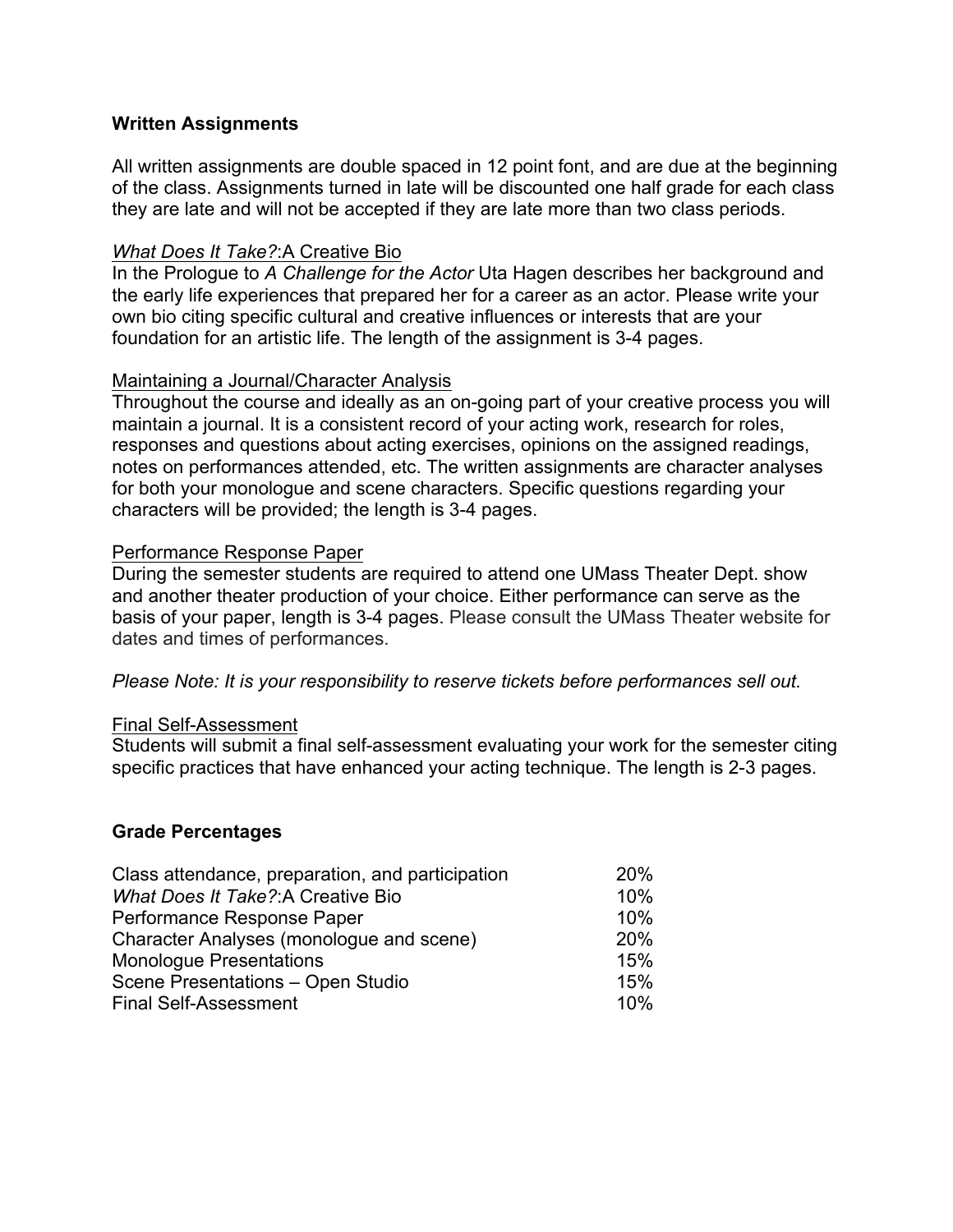## **Student Conduct and Academic Honesty**

Students are responsible for complying with University of Massachusetts' standards of student conduct an academic honesty. The prescribed penalty for academic dishonesty consists of an automatic 'F' for the course and notification of campus authorities.

## **Individual Needs**

This course must be as inclusive as possible and your communication is appreciated. Please notify the instructor if there is anything to be aware of regarding your particular needs or characteristics, such as a medical condition, a hidden disability, etc. that may influence your participation or your personal well-being. This disclosure is optional, or if you wish, only for selected individuals. UMass Amherst is committed to providing an equal educational opportunity for all students. If you have a documented physical, psychological or learning disability on file with Disability Services (DS), Learning Disabilities Support Services (LDSS), or Psychological Disabilities Services (PDS) you may be eligible for reasonable academic accommodations. .

## **Open Door Policy**

If the requirements for the course are unclear please consult with the instructor during office hours, appointments can be made by contacting the instructor via e-mail or either before or after class times. Every effort is made to create a safe environment and a comfortable learning community for everyone. If at any time you feel it necessary, please feel free to address these issues with the instructor.

## **Email Policy**

Email will be answered during the week within 24 hours, email sent over the weekend will be answered on Monday.

# **COURSE SCHEDULE** (subject to change)

- **Week 1: Introduction and Ensemble Building**
- 9/6 Warm-ups and games
- **Week 2: The Basic Object Exercise**
- 9/11 Review syllabus, Reading: Introduction and the Basic Object Exercise, *Respect for Acting* pgs. 81-94
- 9/13 Basic Object Excercise

## **Week 3: The Basic Object Exercise (continued)**

- 9/18 Reading: Prologue: "What Does It Take?" *A Challenge for the Actor*
- 9/20 Reading: Identity pgs. 22-33 and Concept pgs.11-21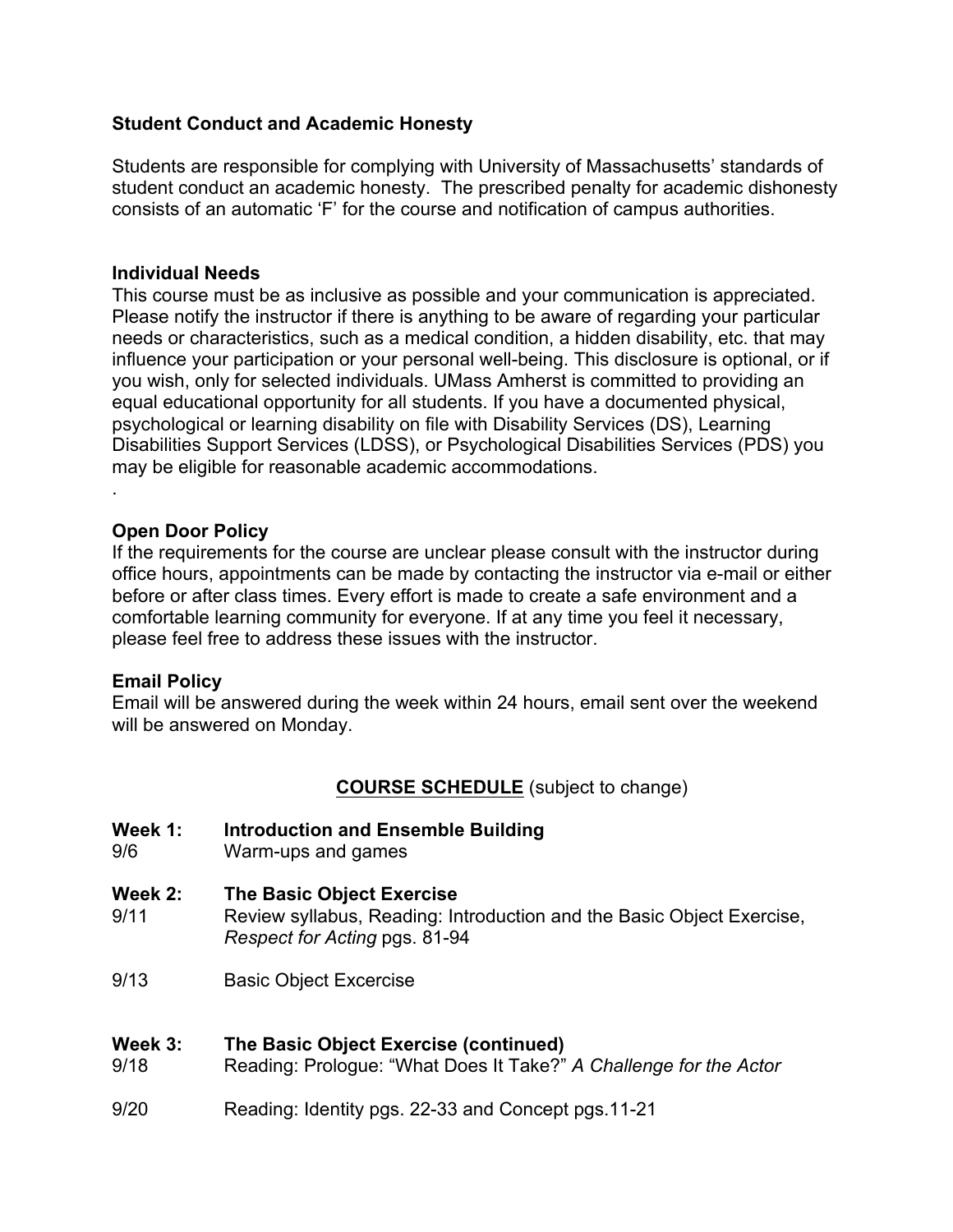| Week 4:                     | <b>Preceding &amp; Immediate Circumstances</b>                         |  |
|-----------------------------|------------------------------------------------------------------------|--|
| 9/25                        | Reading: Three Entrances, pgs. 95-101                                  |  |
| 9/27                        | Writing: "What Does It Take?" Assignment due                           |  |
| Week 5:                     | <b>Physical State</b>                                                  |  |
| 10/1                        | Reading: Circumstances, pgs. 158-164                                   |  |
| 10/3                        | Reading: Immediacy, pgs. 102-105                                       |  |
| Week 6:                     | <b>Substitution</b>                                                    |  |
| 10/9                        | Columbus Day Holiday - no class                                        |  |
| 10/10                       | Monologue selections submitted for approval – Monday schedule followed |  |
| 10/11                       | Reading: The Five Senses pgs. 60-64 and Substitution, pgs.34-45        |  |
| Week 7:                     | <b>The Fourth Wall</b>                                                 |  |
| 10/16                       | Reading: The Fourth Wall, pgs. 106-111                                 |  |
| 10/18                       | Reading: Endowment, pgs.112-118                                        |  |
| Week 8:                     | <b>First Round Monologues</b>                                          |  |
| 10/23                       | Reading: Emotional Memory, pgs. 46-51 and Sense Memory, pgs. 52-59     |  |
| 10/25                       | Scenes and scene partners assigned                                     |  |
| Week 9:                     | <b>First Round Monologues</b>                                          |  |
| 10/30                       | Reading: The Objective, The Obstacle and The Action, pgs. 174-190      |  |
| 11/1                        | Writing: Monologue Character Analysis due                              |  |
| <b>Week 10:</b><br>11/6 & 8 | <b>Final Round Monologues</b>                                          |  |
| <b>Week 11:</b>             | <b>Open Studio Scenes</b>                                              |  |
| 11/13 & 15                  | First readings                                                         |  |
| <b>Week 12:</b>             | <b>Thanksgiving Recess</b>                                             |  |
| 11/20 & 22                  | no classes                                                             |  |
| <b>Week 13:</b>             | <b>Open Studio rehearsals</b>                                          |  |
| 11/27 & 29                  | Scenes continued                                                       |  |